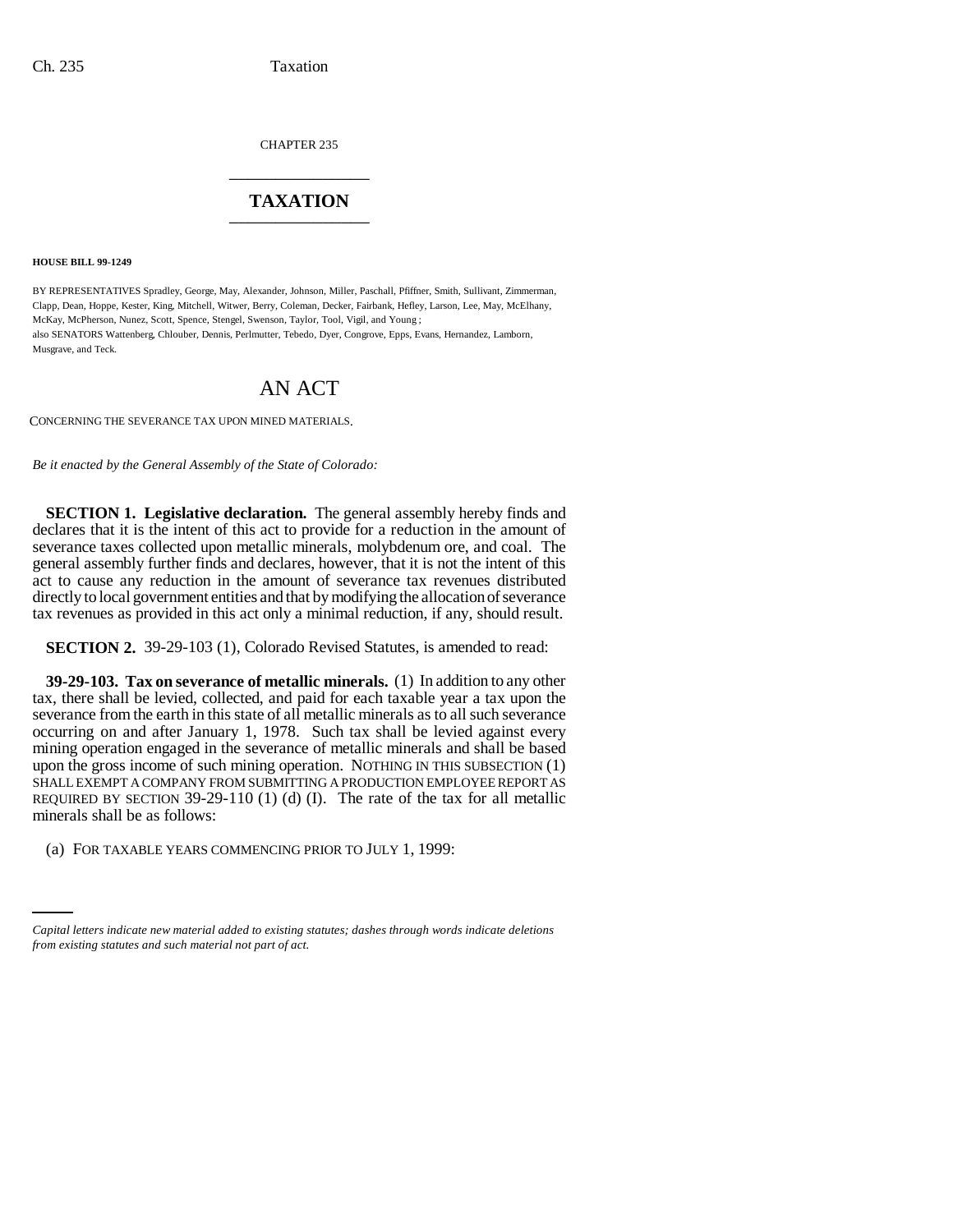| Percentage tax<br>on gross income                          |
|------------------------------------------------------------|
| No tax                                                     |
| 2.25%                                                      |
| (b) FOR TAXABLE YEARS COMMENCING ON OR AFTER JULY 1, 1999: |
| <b>PERCENTAGE TAX</b><br>ON GROSS INCOME                   |
| NO TAX                                                     |
|                                                            |

AMOUNT EXCEEDING \$19,000,000 2.25%

**SECTION 3.** 39-29-104 (1), Colorado Revised Statutes, is amended to read:

**39-29-104. Tax on severance of molybdenum ore.** (1) In addition to any other tax, there shall be levied, collected, and paid for each calendar quarter a tax upon the severance of all molybdenum ore in this state. Such tax shall be levied against every person engaged in the severance of molybdenum ore. The rate of the tax for each calendar quarter shall be five cents per ton of molybdenum ore. ON AND AFTER JULY 1, 1999, NO TAX PROVIDED FOR IN THIS SECTION SHALL BE IMPOSED ON THE FIRST SIX HUNDRED TWENTY-FIVE THOUSAND TONS OF MOLYBDENUM ORE PRODUCED EACH QUARTER OF THE TAXABLE YEAR. HOWEVER, NOTHING IN THIS SUBSECTION (1) SHALL EXEMPT A COMPANY FROM SUBMITTING A PRODUCTION EMPLOYEE REPORT AS REQUIRED BY SECTION 39-29-110 (1) (d) (I).

**SECTION 4.** 39-29-106 (2) (a) and (2) (b), Colorado Revised Statutes, are amended to read:

**39-29-106. Tax on the severance of coal - repeal.** (2) (a) For the period of July  $1,1984$ , through THROUGH June 30,  $2000$  1999, no tax provided for in subsection (1) of this section shall be imposed on the first twenty-five thousand tons of coal produced in each quarter of the taxable year. However, nothing in this paragraph (a) shall exempt a company from the production employee report as required by section  $39-29-110(1)$  (d) (I). This paragraph (a) is repealed, effective July 1,  $2000$  1999.

(b) On and after July 1,  $2000$  1999, no tax provided for in subsection (1) of this section shall be imposed on the first eight THREE HUNDRED thousand tons of coal produced in each quarter of the taxable year. HOWEVER, NOTHING IN THIS PARAGRAPH (b) SHALL EXEMPT A COMPANY FROM SUBMITTING A PRODUCTION EMPLOYEE REPORT AS REQUIRED BY SECTION 39-29-110 (1) (d) (I).

**SECTION 5.** The introductory portion to 39-29-109 (1) (a), Colorado Revised Statutes, is amended to read:

**39-29-109. Severance tax trust fund - created - administration - use of**